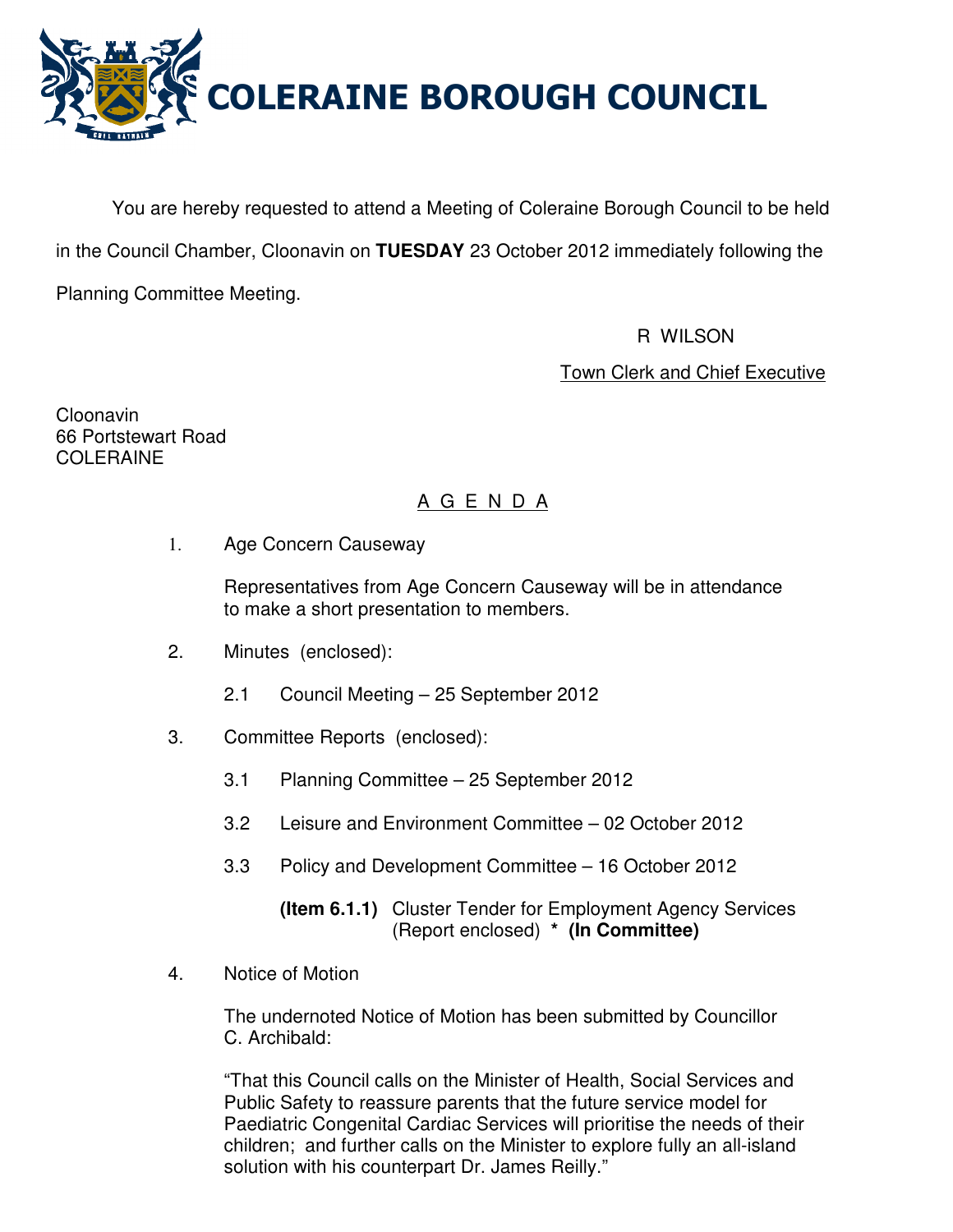- 5. Development Services' Tender Report (enclosed) **\* (In Committee)**
- 6. Correspondence (enclosed):

### For decision

 i) Copy letter dated 05 October 2012 from Moyle District Council regarding the Crown Estates increased level of charges for leasing the seabed at various locations. **Council support sought.** 

### For information

- i) Email regarding Coastal Clean-up Event on 27 October 2012
- ii) List of Reports available in Members' Library<br>iii) List of Consultation Documents
- **List of Consultation Documents**
- 7. Documents for Sealing

**\* Recommended for consideration "In Committee".** 

To: Each Member of Council **18 October 2012**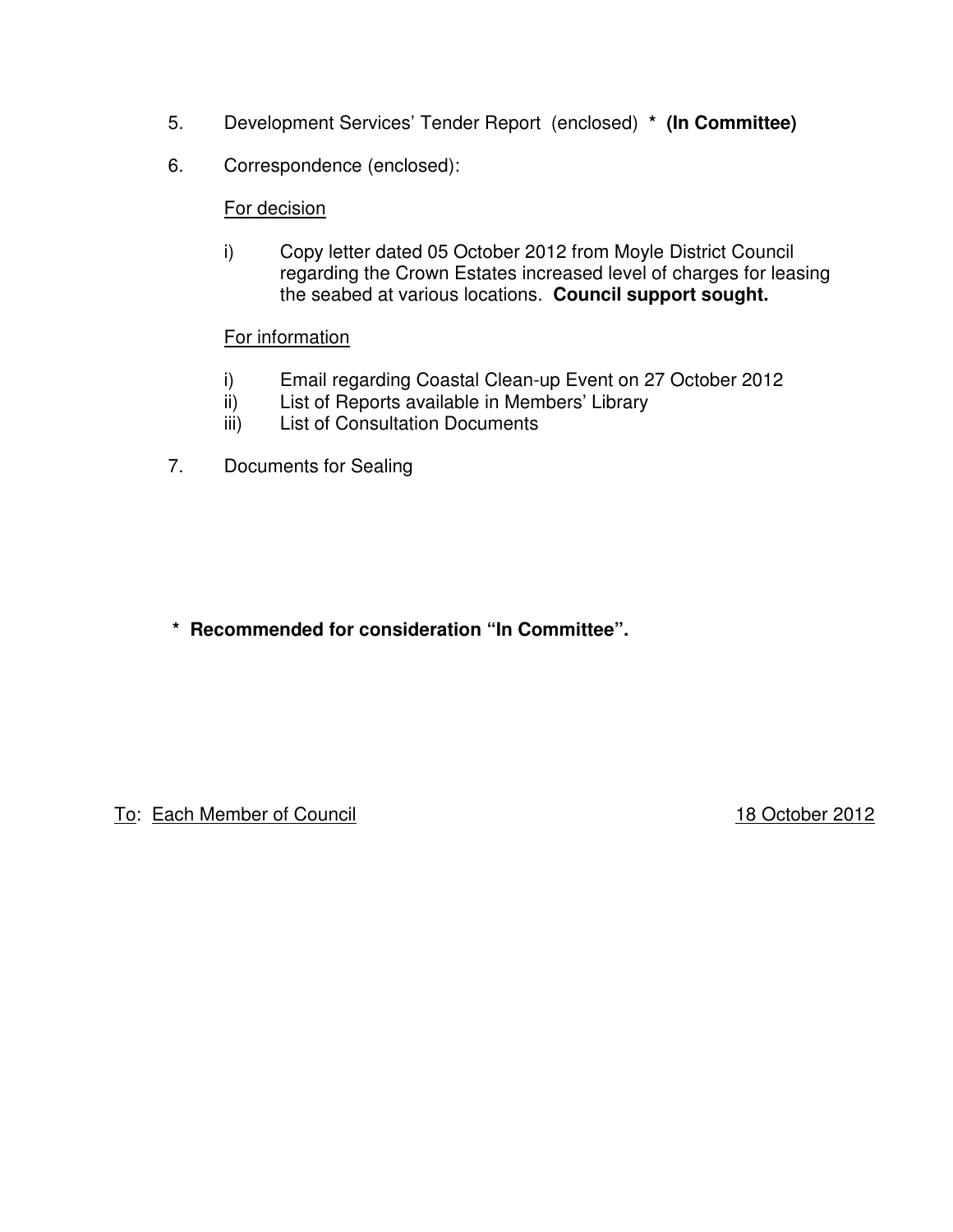# **COUNCIL MEETING**

# **25th September, 2012.**

| <b>Present:</b>            | The Mayor, Councillor A. S. Cole, in the Chair                                                                                                                                                                                                                     |                                                                                                                                                                     |
|----------------------------|--------------------------------------------------------------------------------------------------------------------------------------------------------------------------------------------------------------------------------------------------------------------|---------------------------------------------------------------------------------------------------------------------------------------------------------------------|
|                            | The Deputy Mayor, Alderman M. T. Hickey (Mrs.)                                                                                                                                                                                                                     |                                                                                                                                                                     |
|                            | <b>Aldermen</b><br>N. F. Hillis<br>J. M. Bradley<br>(Items $3.2 - 7.1.1$ )<br>W. J. McClure<br>W. T. Creelman<br><b>Councillors</b>                                                                                                                                |                                                                                                                                                                     |
|                            |                                                                                                                                                                                                                                                                    |                                                                                                                                                                     |
|                            |                                                                                                                                                                                                                                                                    |                                                                                                                                                                     |
|                            | C. S. Alexander (Ms.)<br>C. Archibald<br>Y. Boyle (Ms.)<br>G. Duddy<br>E. P. Fielding (Mrs.)<br>M. Fielding<br><b>B.</b> Fitzpatrick<br>R. J. Holmes<br>(Items $1.0 - 4.0$ )                                                                                       | R. A. Loftus (Mrs.)<br>(Items $1.0 - 7.0$ )<br>W. McCandless<br>(Items $1.0 - 7.1.1$ )<br>D. McClarty<br>(Items $1.0 - 7.1.1$ )<br>G. L. McLaughlin<br>A. McQuillan |
| Officers in<br>Attendance: | Corporate Director of Environmental Services, Corporate<br>Director of Leisure and Development, Acting Head of<br>Finance, Head of Health and Built Environment, Head of<br>Performance, Policy and Governance, Head of Operations<br>and Administrative Assistant |                                                                                                                                                                     |
| Apologies:                 | Councillors Barbour, Harding and King                                                                                                                                                                                                                              |                                                                                                                                                                     |

# **1.0 WELCOME**

The Mayor welcomed everyone to the Meeting.

### **2.0 MINUTES**

The Minutes of the Council Meeting of 28<sup>th</sup> August, 2012 were confirmed and signed.

# **3.0 COMMITTEE REPORTS**

### **3.1 Planning Committee**

 Councillor McLaughlin moved the adoption of the Planning Committee Report; this was duly seconded by Alderman Creelman and agreed.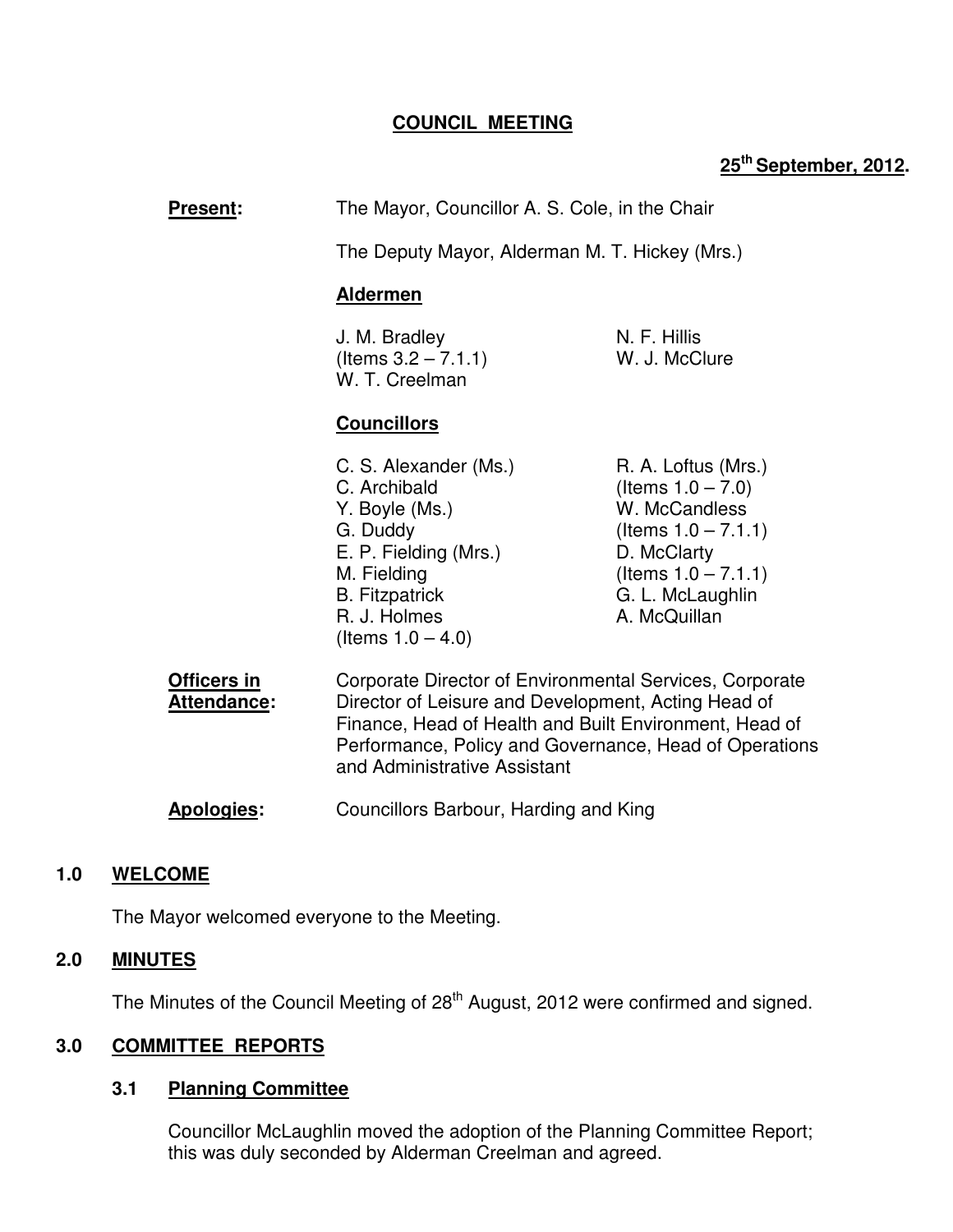## **3.2 Leisure and Environment Committee**

 Councillor Fielding moved the adoption of the Leisure and Environment Committee Report; this was duly seconded by Councillor Ms. Alexander. Matters arising:

### 3.2.1 Entertainment Licence – The Atlantis Hotel, Bushmills Road, Portrush

 Reported that the applicant and objectors had been given the opportunity to address Council but had declined.

Following discussion regarding noise monitoring it was proposed by Councillor Ms. Alexander, seconded by Councillor McClarty and agreed:

That the Entertainment Licence be granted.

The Report was subsequently agreed.

### **3.3 Entertainment – Station Square, Portrush**

 Reference was made to the sound, arising from entertainment provided at Station Square, Portrush, causing disturbance to the audiences at Portrush Summer Theatre. The matter would be investigated.

### **3.4 Policy and Development Committee**

 Alderman Hillis moved the adoption of the Policy and Development Committee Report; this was duly seconded by Councillor Fielding.

Matters arising:

### 3.4.1 H.M. Prison Magilligan

 It was proposed by Councillor McClarty, seconded by Alderman McClure and agreed:

 That Council grant the use of the foyer at Coleraine Town Hall to facilitate members of the public with regard to signing the petition of support.

The Report was subsequently agreed.

# **4.0 TRANSFORMING YOUR CARE - RESPONSE**

 The Mayor welcomed Mr. Colin Stutt who was in attendance to present Council's draft Response to the Consultation on Transforming Your Care in the Northern Health and Social Care Trust area (previously supplied).

Mr. Stutt elaborated on the content of the draft Response and answered various members' questions.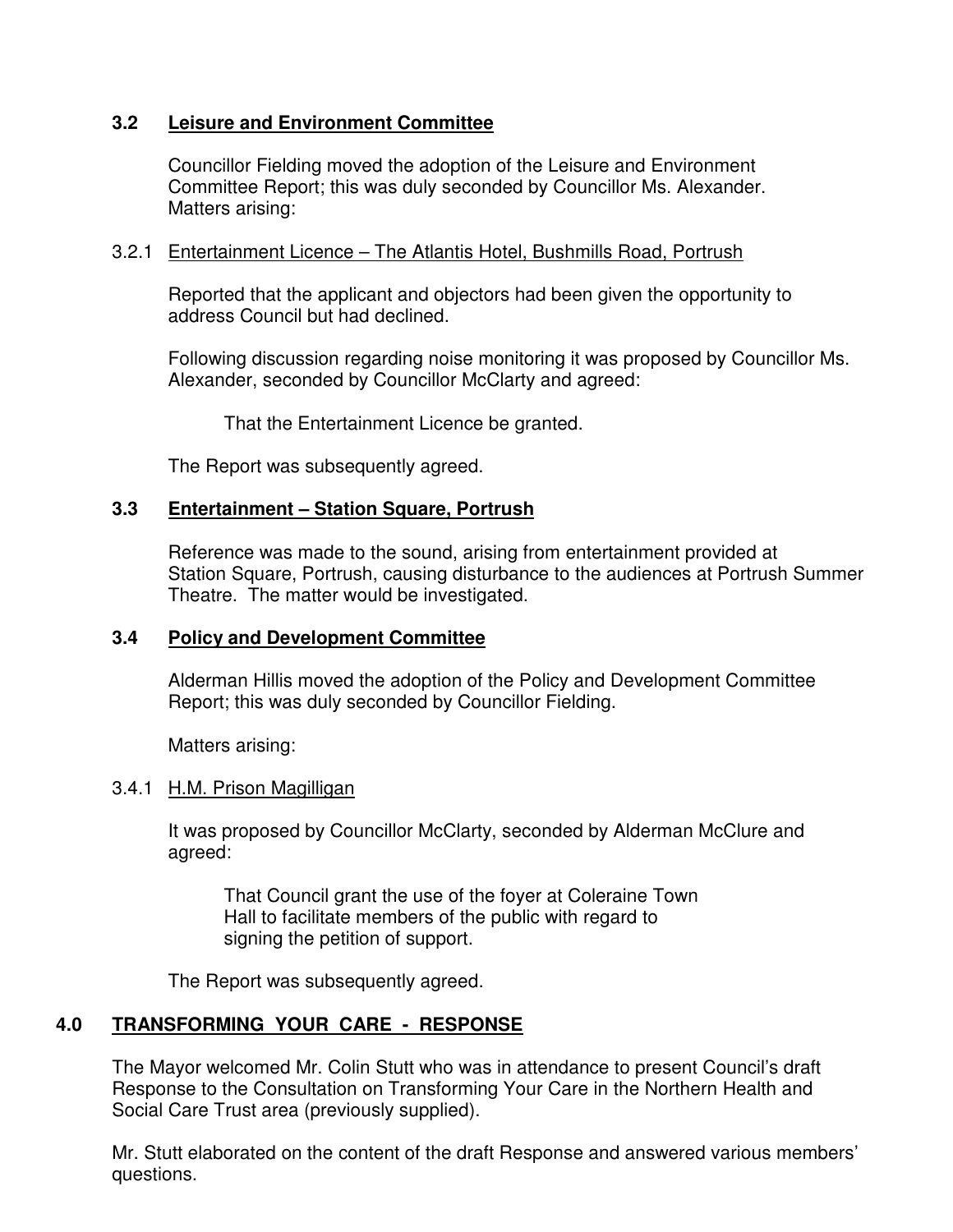Following discussion it was proposed by Councillor McCandless, seconded by Councillor McClarty and agreed:

 That a Special Council Workshop be arranged to facilitate further discussion on the draft Response.

Members were asked to forward ideas/suggestions to the Corporate Director of Environmental Services for inclusion in the Workshop.

The Mayor thanked Mr. Stutt for his presentation after which he withdrew from the Meeting.

### **5.0 CORRESPONDENCE**

Members noted the following correspondence (previously supplied):

- Letter of thanks from Northern Ireland Milk Cup
- List of Reports available in Members' Library
- List of Consultation Documents

# **6.0 DOCUMENTS FOR SEALING**

Resolved:

That the following documents be sealed:

| 1. | Contract (in duplicate)                                       | Council on behalf of the North West<br>Region Waste Management Group and<br>ReGen Waste Limited - Provision of<br>service in relation to wheeled bin,<br>kerbside collected co-mingled dry<br>recyclables |
|----|---------------------------------------------------------------|-----------------------------------------------------------------------------------------------------------------------------------------------------------------------------------------------------------|
| 2. | Addendum to<br><b>Partnership Agreement</b><br>(in duplicate) | Council and Donegal County Council -<br><b>Sailwest Project</b>                                                                                                                                           |
| 3. | Licence (in duplicate)                                        | Council to Richard Martin – Storage unit<br>at West Bay, Portrush                                                                                                                                         |
| 4. | <b>Contract for Services (in</b><br>duplicate)                | Council and Richard Martin – Provision<br>of sea and coastal activities at West<br>Bay, Portrush                                                                                                          |
| 5. | <b>Cemetery Titles</b>                                        | Grant of Right of Burial – Deeds<br>Register No. 3917 - 3924 inclusive:<br>Agherton<br><b>Ballywillan</b><br>4<br>Coleraine<br>$\overline{2}$<br>Kilrea<br>$\overline{2}$<br>Portstewart                  |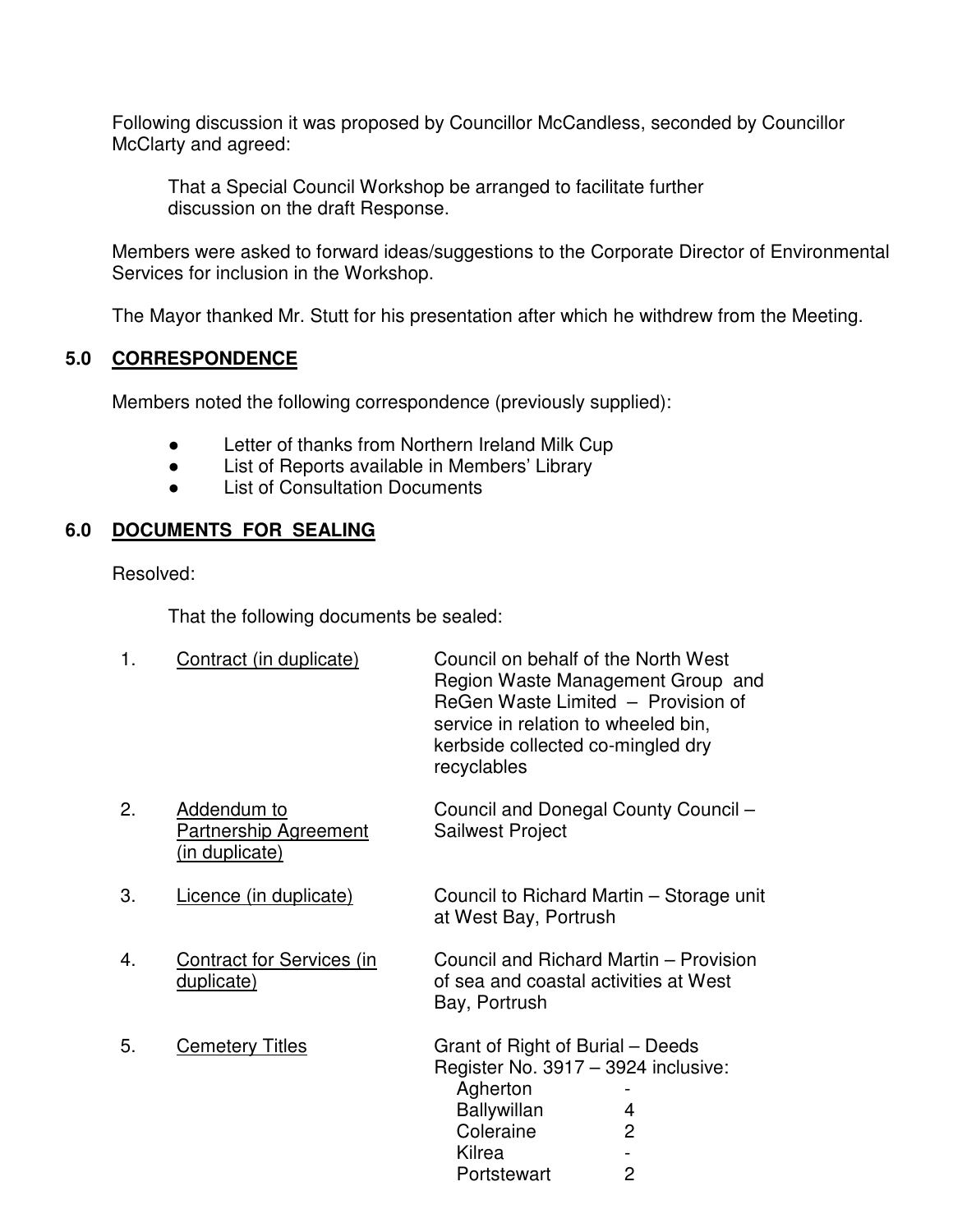#### **LEISURE AND ENVIRONMENT COMMITTEE**

## **2 nd October, 2012.**

| <b>Present:</b>                   | Councillor M. Fielding, in the Chair                                                                                                                                                                  |                                                                                                                                  |  |
|-----------------------------------|-------------------------------------------------------------------------------------------------------------------------------------------------------------------------------------------------------|----------------------------------------------------------------------------------------------------------------------------------|--|
|                                   | The Mayor, Councillor A. S. Cole                                                                                                                                                                      |                                                                                                                                  |  |
|                                   | The Deputy Mayor, Alderman M. T. Hickey (Mrs.)<br><b>Aldermen</b><br>W. J. McClure<br>J. M. Bradley<br>(Items $3.1 - 10.0$ )<br>W. T. Creelman<br>(Items $1.0 - 5.1$ )<br><b>Councillors</b>          |                                                                                                                                  |  |
|                                   |                                                                                                                                                                                                       |                                                                                                                                  |  |
|                                   |                                                                                                                                                                                                       |                                                                                                                                  |  |
|                                   |                                                                                                                                                                                                       |                                                                                                                                  |  |
|                                   | C. S. Alexander (Ms.)<br>C. Archibald<br>D. D. Barbour<br>(Items $1.0 - 5.1$ )<br>Y. Boyle (Ms.)<br>G. Duddy<br>E. P. Fielding (Mrs.)<br><b>B.</b> Fitzpatrick<br>D. Harding<br>(Items $3.1 - 10.0$ ) | R. J. Holmes<br>W. A. King<br>(Items $1.0 - 4.0$ )<br>R. A. Loftus (Mrs.)<br>D. McClarty<br>A. McQuillan<br>(Items $1.0 - 4.0$ ) |  |
| <b>Officers in</b><br>Attendance: | Corporate Director of Environmental Services, Corporate Director of<br>Leisure and Development and Administrative Assistant.                                                                          |                                                                                                                                  |  |
| <b>Apologies:</b>                 | Alderman Hillis and Councillor McLaughlin                                                                                                                                                             |                                                                                                                                  |  |

### **1.0 CHAIRMAN'S COMMENTS**

The Chairman reminded members that the meeting started at 6.30 p.m.

## **2.0 SYMPATHY**

The Chairman, on behalf of Council, extended sympathy to Mrs. Anne Lennon, Human Resources Manager, on the tragic death of her husband due to an industrial work accident. As a mark of respect, a minute's silence was held.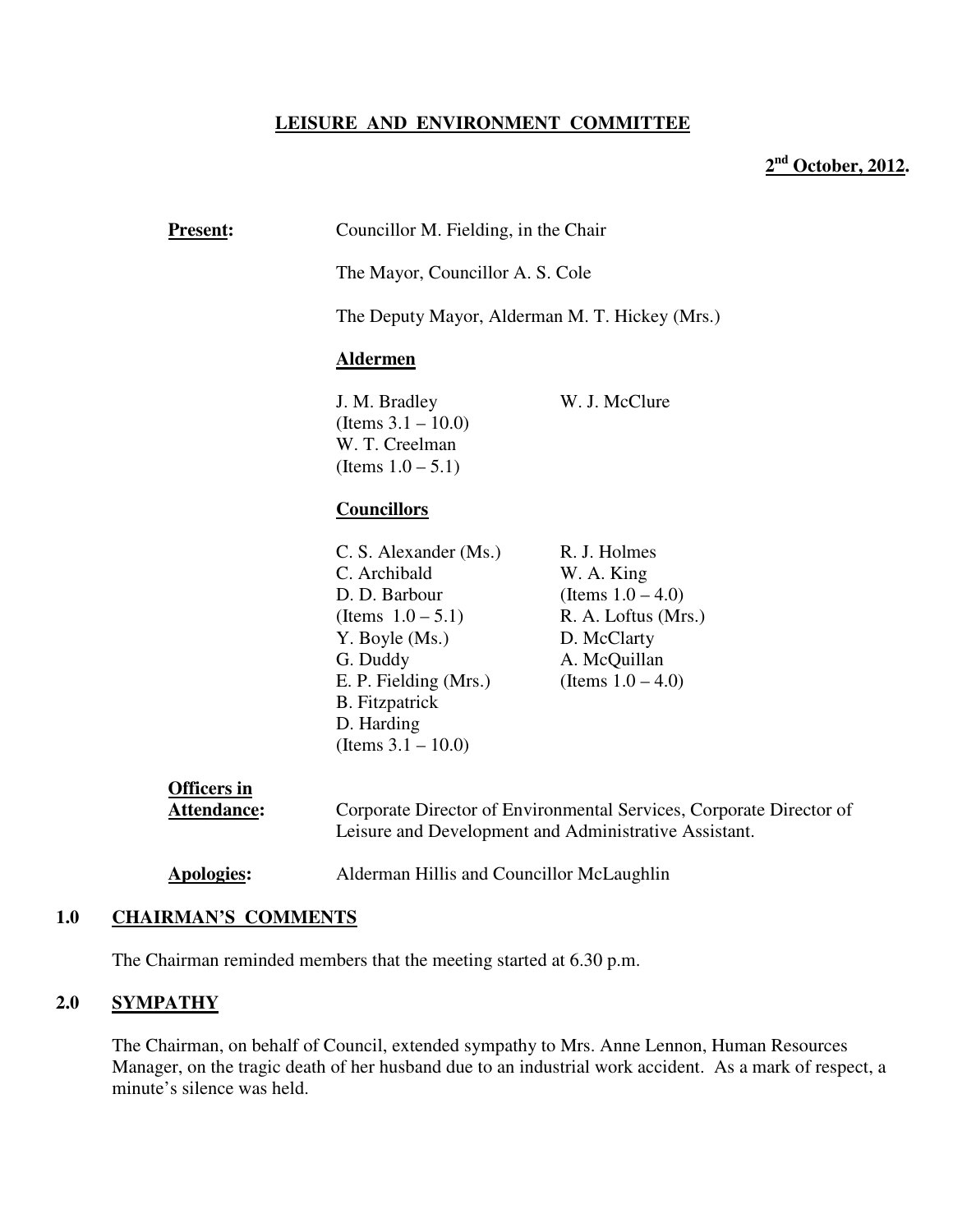#### **4.0 PATIENT AND CLIENT COUNCIL**

Ms. Jackie McNeill, Area Manager of Patient and Client Council was to give a presentation at the beginning of the meeting but due to the lateness of the hour she had to leave.

A letter of apology would be sent to Ms. McNeill.

### **5.0 ENVIRONMENTAL SERVICES' REPORT**

The Report of the Corporate Director of Environmental Services was considered (previously supplied).

Matters arising:

#### **5.1 Tackling Inequalities in Health Project**

Mr. Iain McAfee, Health Inequalities Officer, was in attendance to present a report on the factors contributing to lower life expectancy and deprivation in the Coleraine Borough area. He briefed members on the background and various stages of the report and highlighted the following:

- o life expectancy and causes of death;
- o inequalities of health across the Borough, and
- o ongoing work with Council and Public Health Agency to address emerging public health issues.

Mr. McAfee answered members' various questions and thanked members for their positive feedback, after which he withdrew from the meeting.

### **5.2 The Welfare of Animals Act (NI) 2011 – Operational Update**

Consideration was given to information on this topic, as detailed in the report.

#### **Recommended:**

On the proposal of Councillor McClarty and seconded by Councillor Mrs. Fielding, that Council accept the terms of agreement (dated August 2012) to establish the joint committee and administer the governance arrangements for animal welfare issues on behalf of the constituent Councils.

#### **5.3 Administration of Energy Performance of Buildings (Certificates and Inspections) Regulations (NI) 2008**

Consideration was given to information on this topic, as detailed in the report.

#### **Recommended:**

That Council:

(i) agree to extend the authorisation of the three EPB team officers employed under this project to the end of the current financial year; Fiona Cleland, Eugene Henry and Jim Trainor employed by Belfast City Council and staff be retained until 31st March, 2013. Adrian Hanna, student Building Control officer for Coleraine Borough Council should also be authorised.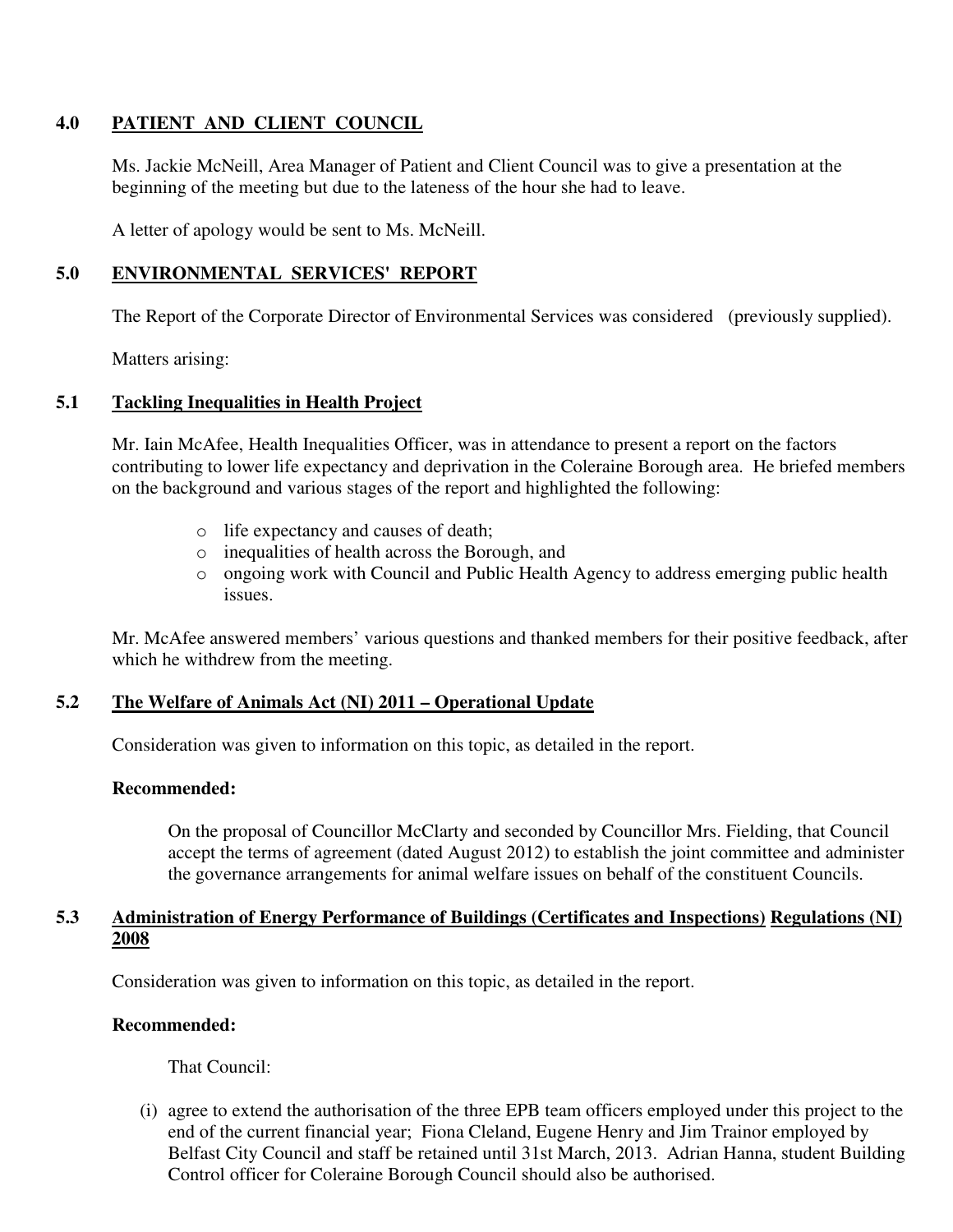(ii) give approval for Council to enter into the Service Level Agreement as contained in Appendix I of the report.

#### **5.4 For Information**

### **5.4.1 Pending Changes to the Display and Pricing of Tobacco Products in Northern Ireland**

**Tobacco Advertising and Promotion Act 2002 The Tobacco Advertising and Promotion (Display) Regulations (NI) 2012 The Tobacco Advertising and Promotion (Display of Prices) Regulations (NI) 2012 The Tobacco Advertising and Promotion (Specialist Tobacconists) Regulations (NI) 2012**

Members noted information on this topic, as detailed in the report.

#### **5.4.2 Boiler Replacement Allowance Grants**

Members noted information on this topic, as detailed in the report.

#### **5.4.3 Affordable Warm Pilot Scheme, Autumn 2012**

Members noted information on this topic, as detailed in the report and noted that the areas targeted would be in Castlerock, Windyhall, Portrush and Mettican, Garvagh.

#### **5.4.4 Building Control Reports**

Members noted information on this topic, as detailed in the report.

#### **5.4.5 North West Regional Waste Management Group Minutes (NWRWMG)**

Members noted the minutes of the NWRWMG held on 4<sup>th</sup> July, 2012 (previously circulated).

#### **6.0 LEISURE SERVICES' REPORT**

 The Report of the Corporate Director of Leisure and Development was considered (previously supplied).

Matters arising:

#### **6.1 Coleraine Borough Arts Committee – Request for Grant Aid**

Consideration was given to information on this request, as detailed in the report.

#### **Recommended:**

That Council award Coleraine Borough Arts Committee £6,250.00 to assist them with their work.

Members noted that this amount had been provided for in the estimates.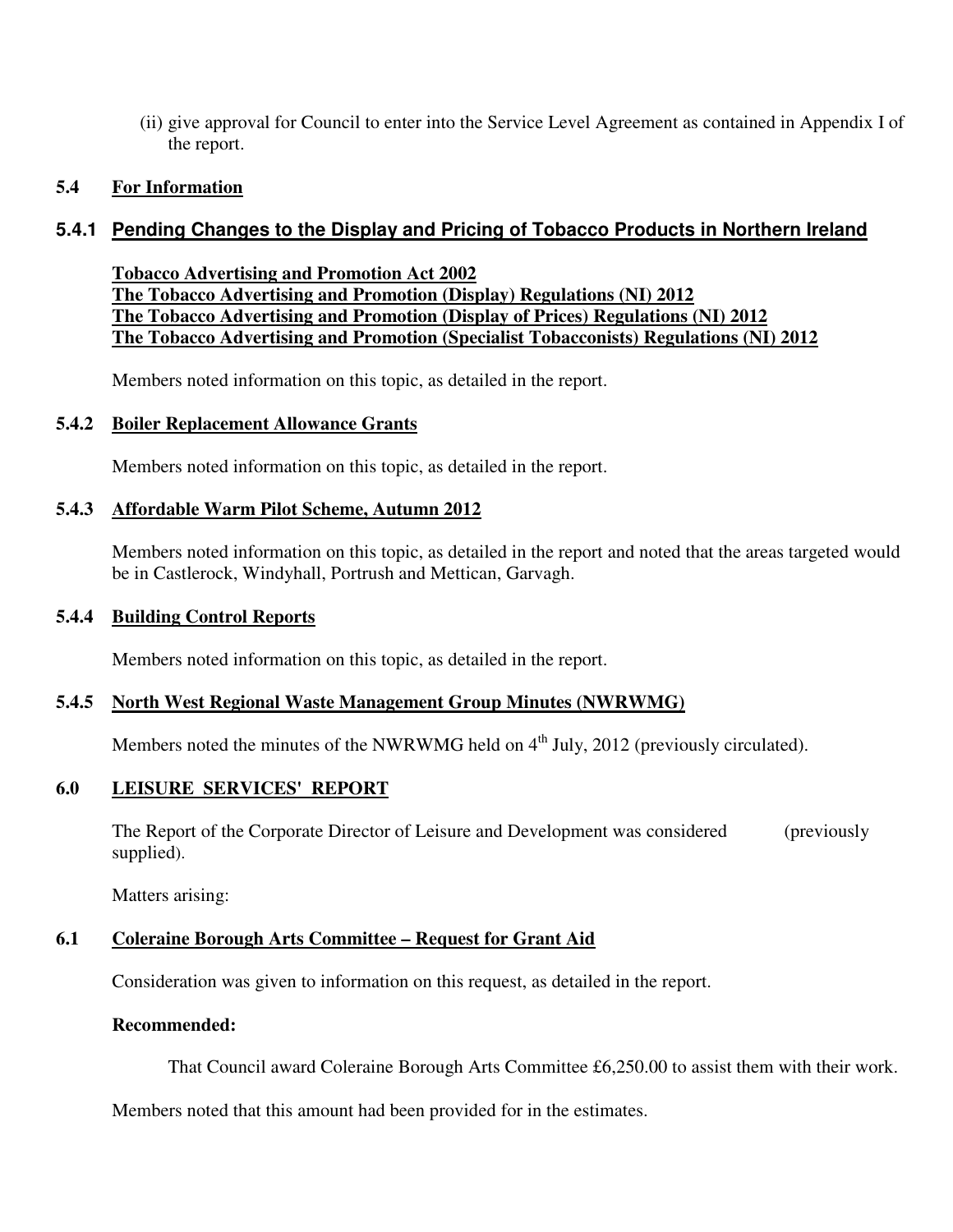#### **6.2 Coleraine Twinning Association – Request for Grant Aid**

Consideration was given to information on this request, as detailed in the report.

#### **Recommended:**

That Council award Coleraine Twinning Association £6,000.00 to assist them with their work.

Members noted that this amount had been provided for in the estimates.

### **6.3 For Information**

Members noted information on the following topics, as detailed in the report:

- Flowerfield Arts Centre Elemental Twitch The Middle Mass Findings,  $6^{th}$  October  $3^{rd}$ November, 2012.
- Halloween Wednesday,  $31<sup>st</sup>$  October, 2012.
- Coleraine Sports Awards Friday,  $2<sup>nd</sup>$  November, 2012, The Lodge Hotel, Coleraine.
- Christmas Lights Switch-On.

# **7.0 WASTE MANAGEMENT WORKING GROUP MINUTES – 4 TH SEPTEMBER , 2012**

Councillor Fitzpatrick, Chairman of the Waste Management Working Group, presented the minutes of the meeting held on  $4<sup>th</sup>$  September, 2012 to members (previously circulated).

Noted.

### **8.0 NEW GOVERNANCE PROCEDURES**

In response to a member's question regarding new governance procedures, the Corporate Director of Environmental Services would ask the Town Clerk and Chief Executive to respond.

# **9.0 COLERAINE AND PORTSTEWART MUSIC FESTIVALS – HIRE OF TOWN HALLS**

Further to a member's question regarding the hire of Coleraine and Portstewart Town Halls for Coleraine and Portstewart Music Festivals, the Corporate Director of Leisure and Development advised that fees and charges were currently being reviewed for the 2013/2014 period, for consideration by Council. Whilst facilities cannot be used free of charge, the fees and charges for charities would be considered carefully.

### **10.0 DRUGS SEIZURE**

A member congratulated the PSNI on the recent drugs seizure in the area.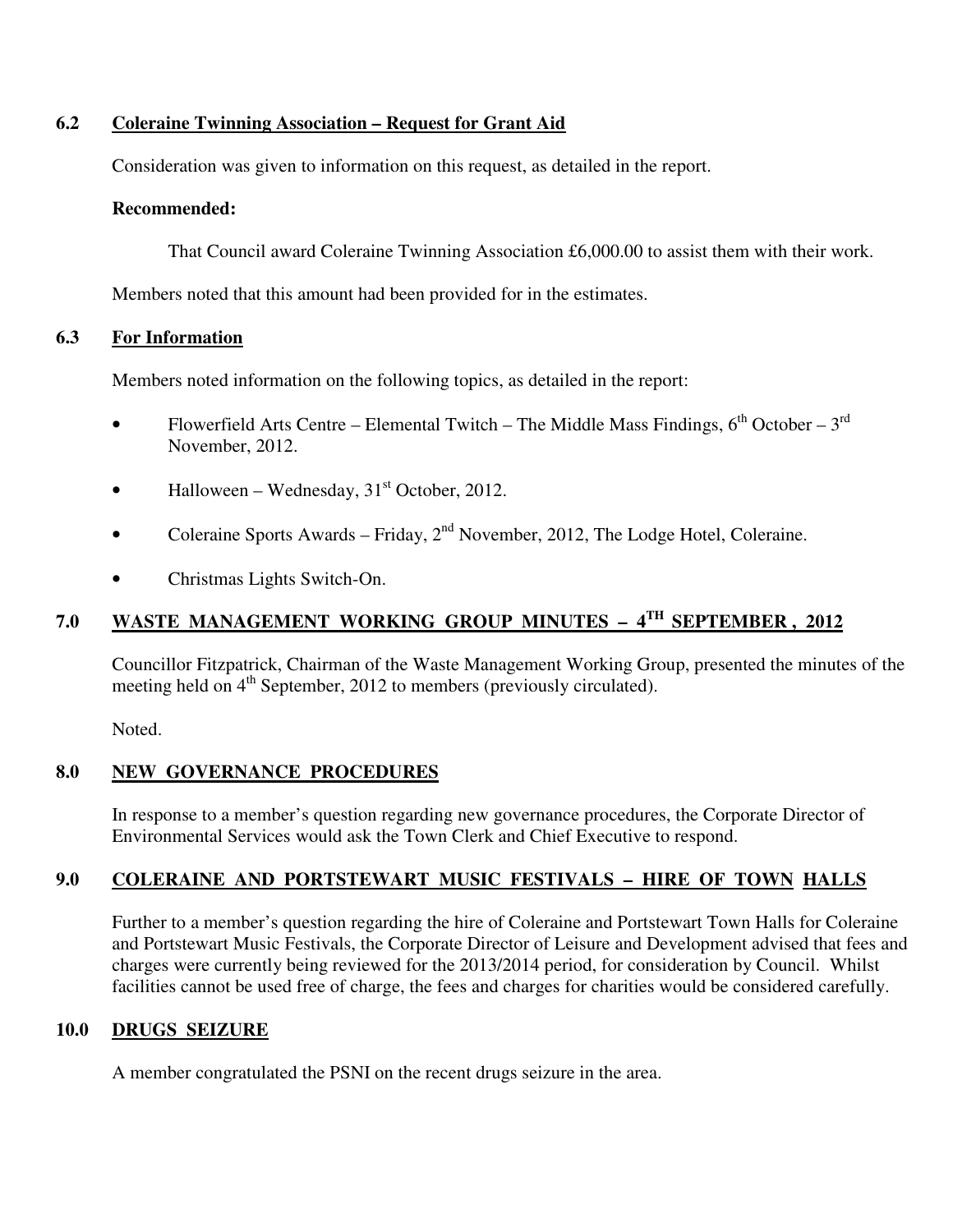### **PLANNING COMMITTEE**

### **25th September, 2012.**

| Present:                             | Councillor G. L. McLaughlin in the Chair                                                                                                                 |                                                                                             |
|--------------------------------------|----------------------------------------------------------------------------------------------------------------------------------------------------------|---------------------------------------------------------------------------------------------|
|                                      | The Mayor, Councillor A. S. Cole                                                                                                                         |                                                                                             |
|                                      | The Deputy Mayor, Alderman M. T. Hickey (Mrs.)                                                                                                           |                                                                                             |
|                                      | <b>Aldermen</b>                                                                                                                                          |                                                                                             |
|                                      | W. J. McClure<br>W. T. Creelman<br>N. F. Hillis                                                                                                          |                                                                                             |
|                                      | <b>Councillors</b>                                                                                                                                       |                                                                                             |
|                                      | C. S. Alexander (Ms.)<br>C. Archibald<br>Y. Boyle (Ms.)<br>E. P. Fielding (Mrs.)<br>M. Fielding<br><b>B.</b> Fitzpatrick                                 | R. J. Holmes<br>R. A. Loftus (Mrs.)<br>W. McCandless<br>D. McClarty<br>(Items $2.7 - 6.0$ ) |
| <u>Also in</u><br><b>Attendance:</b> | Representative from the Planning Service - Mr. M. Wilson                                                                                                 |                                                                                             |
| Officers in<br>Attendance:           | Principal Administrative Officer, Head of Health and Built<br>Environment, Head of Operations (Item $2.3 - 6.0$ ) and<br><b>Administrative Assistant</b> |                                                                                             |
| Apologies:                           | Alderman Bradley, Councillors Barbour, Duddy, Harding,<br>King and McQuillan                                                                             |                                                                                             |
|                                      |                                                                                                                                                          |                                                                                             |

### **1.0 WELCOME**

The Chairman welcomed everyone to the Meeting.

### **2.0 PLANNING APPLICATIONS**

A list of twenty-four applications was presented for consideration (previously supplied).

## **Applications Deferred from Previous Meeting**

2.1 Application No. D1 C/2011/0203/F New farm dwelling and detached garage 65m east of 31

The opinion of the Planning Service was to approve.

Amended plans had been received and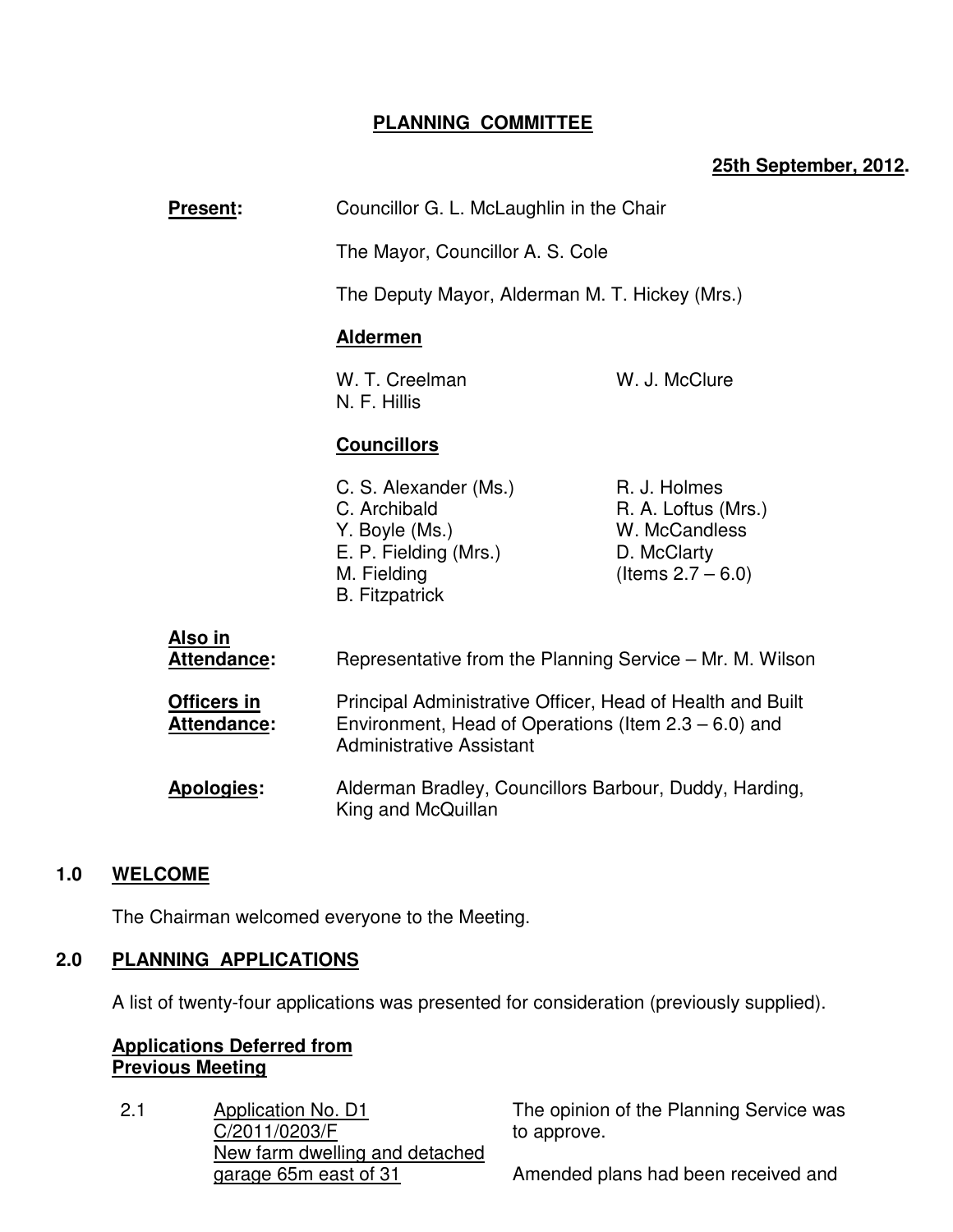Ballylintagh Road, Aghadowey, Coleraine for Mrs. B. Telford

2.2 Application No. D2 C/2011/0227/F Proposed farm dwelling and garage on land to the west of No. 42 Drumsaragh Road, Kilrea for Mr. B. McCloskey

2.3 Application No. D3 C/2011/0402/F Extension to existing dwelling with new garages, stables and relocated access (amended plans received 18 April 2012) at 10 Ballymacrea Road, Portrush for Mr. A. Moore

it was agreed that the application be approved.

The opinion of the Planning Service was to approve.

It was agreed that the application be approved.

The opinion of the Planning Service was to approve.

Mr. Wilson updated members on the background of the application.

Ms. Norma Birley and Mr. Denis Brereton, objectors, addressed Committee and outlined their reasons for objecting (objectors' submission previously supplied).

It was proposed by the Deputy Mayor and seconded by Councillor Fielding:

> That the application be referred to the Minister for the Environment.

Mr. A. Moore, applicant, addressed Committee and sought Council's support for the application.

Following a full discussion the Deputy Mayor and Councillor Fielding withdrew the proposal.

It was proposed by Councillor Ms. Alexander and seconded by Councillor Fitzpatrick:

> That a second deferral be granted to facilitate a meeting between the applicant and the objectors.

On being put to the Meeting the proposal was carried, thirteen members voting in favour and four members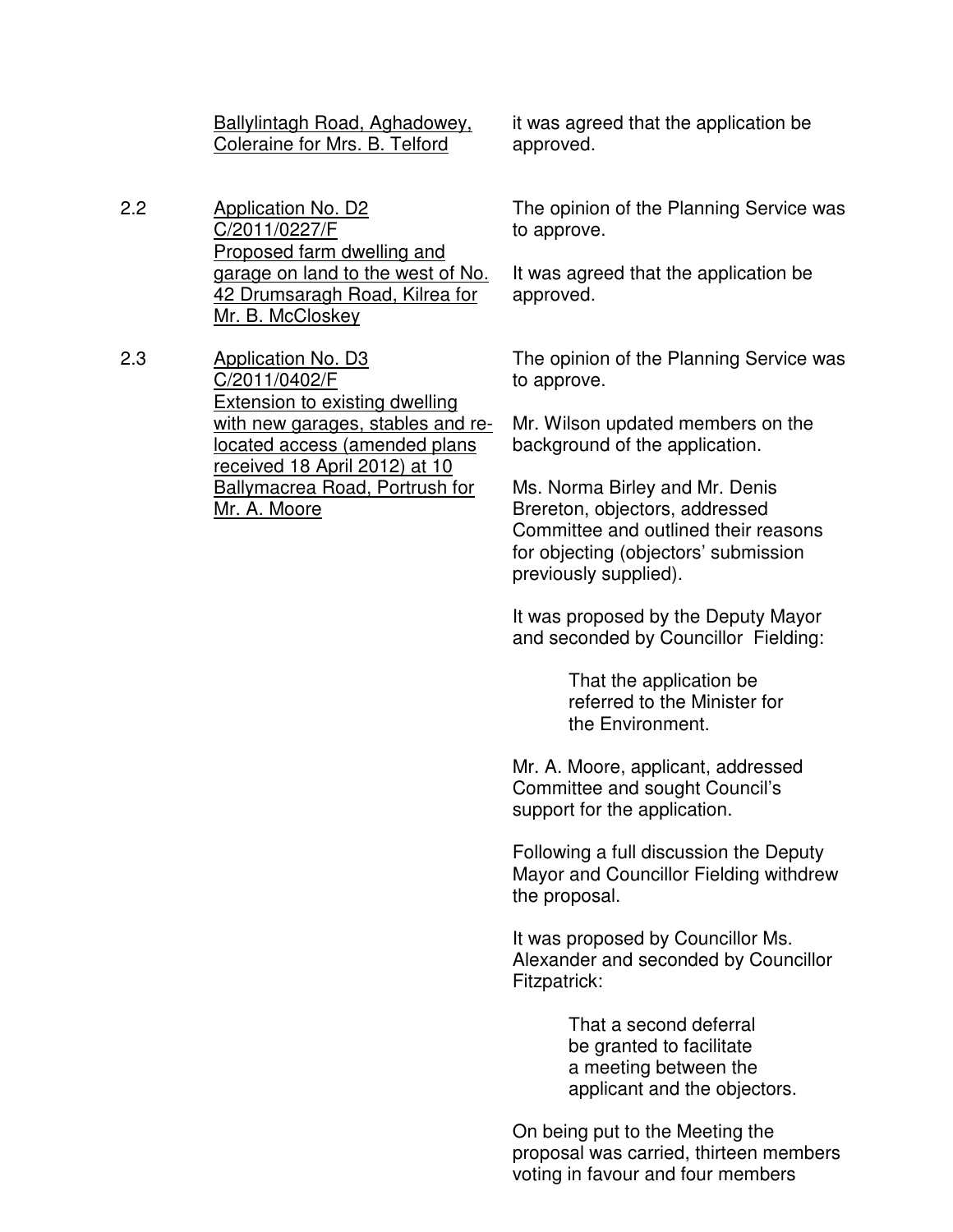voting against.

Mr. Wilson reminded members that second deferrals normally had to be sanctioned by the Divisional Planning Manager but that, given the willingness of the applicant and objectors to try and reach agreement he could authorise the second deferral in this case.

The opinion of the Planning Service was to approve.

It was agreed that the application be approved.

The opinion of the Planning Service was to approve.

It was agreed that the application be approved

2.6 Application No. D6 C/2012/0194/F Change of house type from storey and a half dwelling with garage, approved under application ref. C/2006/1140/RM, to single storey dwelling with garage 120m north of 50 Lisnagrot Road, Kilrea for Mr. B. Kielt

The opinion of the Planning Service was to approve.

It was agreed that the application be approved

### **New Applications**

2.4 Application No. D4

2.5 Application No. D5

C/2011/0634/F

C/2012/0088/F

Mr. M. McIlvar

planning application C/2008/0229/RM for

Construction of one and a half storey dwelling house and garage 25m east of 20 Tirkeeran Road, Garvagh for Mr. and Mrs. Bradley

Proposed change of house and repositioning of dwelling to that previously approved under

2.7 Application No. 1 C/2009/0710/F Demolition of 2 no. dwellings and replacement with 8 no. townhouses and 9 no. apartments with 28 no. communal parking spaces, landscaping and amenity areas at 2 Ballycairn Road and 23A Queens Park, Coleraine for Mr. A. Bradley

The opinion of the Planning Service was to refuse.

Consideration was given to copy letter dated 9th December 2009 from Mr. C. Millar (previously supplied).

It was proposed by Councillor Archibald and seconded by Councillor Ms. Boyle:

> That the application be deferred for one month to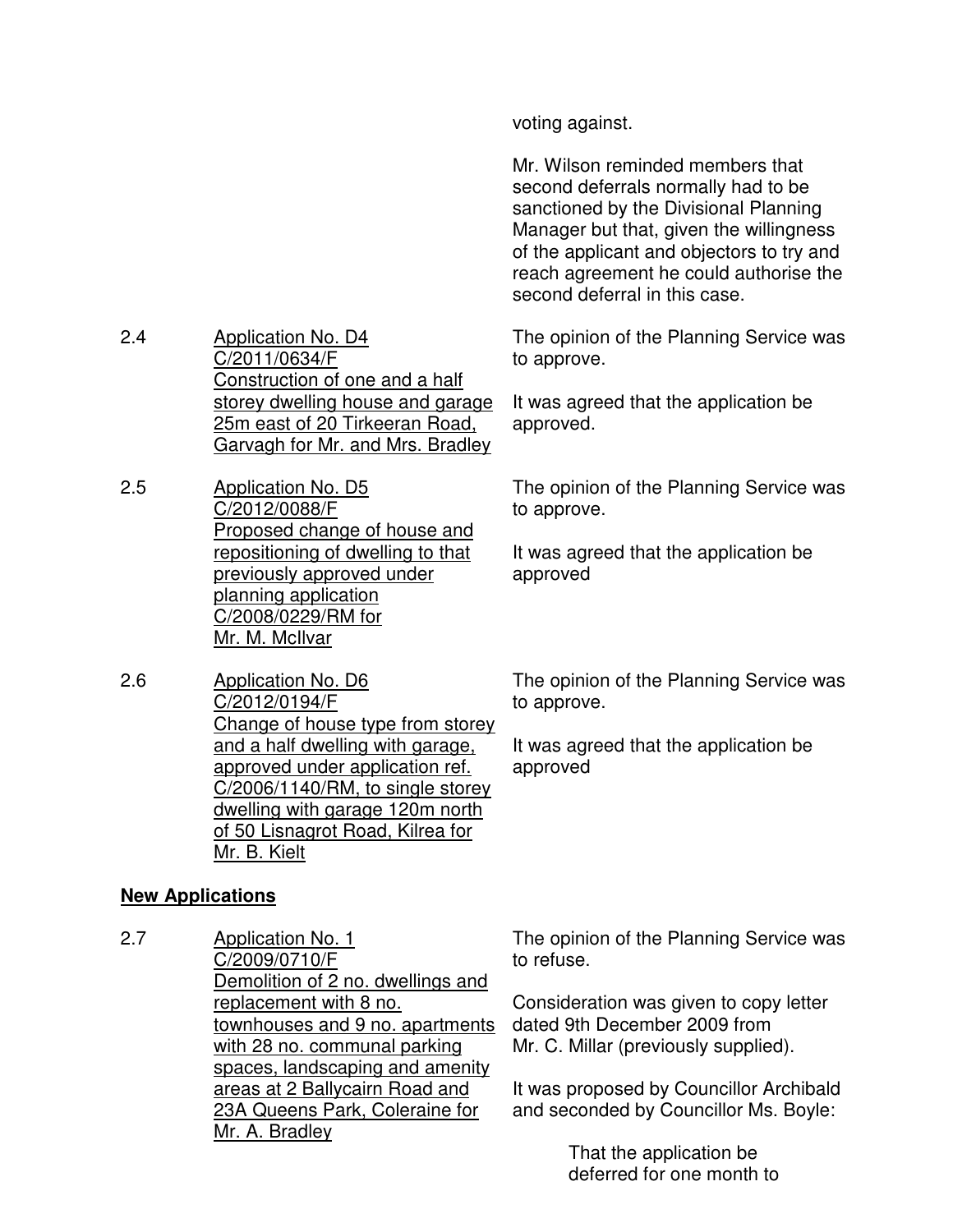facilitate an office meeting on the grounds that all material planning considerations had not been assessed.

As an amendment it was proposed by the Deputy Mayor and seconded by Councillor Mrs. Fielding:

> That the application be refused.

On being put to the Meeting the amendment was carried, ten members voting in favour and no one voting against.

The opinion of the Planning Service was to approve.

It was proposed by Councillor Fielding, seconded by Councillor Ms. Boyle and agreed:

> That the application be deferred for one month to facilitate an office meeting on the grounds that all material planning considerations had not been assessed.

The opinion of the Planning Service was to refuse.

It was proposed by Councillor Holmes, seconded by Alderman Hillis and agreed:

> That the application be deferred for one month to facilitate an office meeting on the grounds that all material planning considerations had not been assessed.

2.8 Application No. 4 C/2011/0372/F Demolition of existing detached house and replacement with 3 no. dwellings (including 2 no. semidetached dwellings and 1 no. detached dwelling) with associated parking and gardens at 84 Strand Road, Portstewart for Mr. and Mrs. Burns

2.9

Application No. 5 C/2011/0441/F 250kw (max) wind turbine on 30m tower for farm and grid 200m north-east of 120 Killyvally Road, Garvagh for Mr. R. Armstrong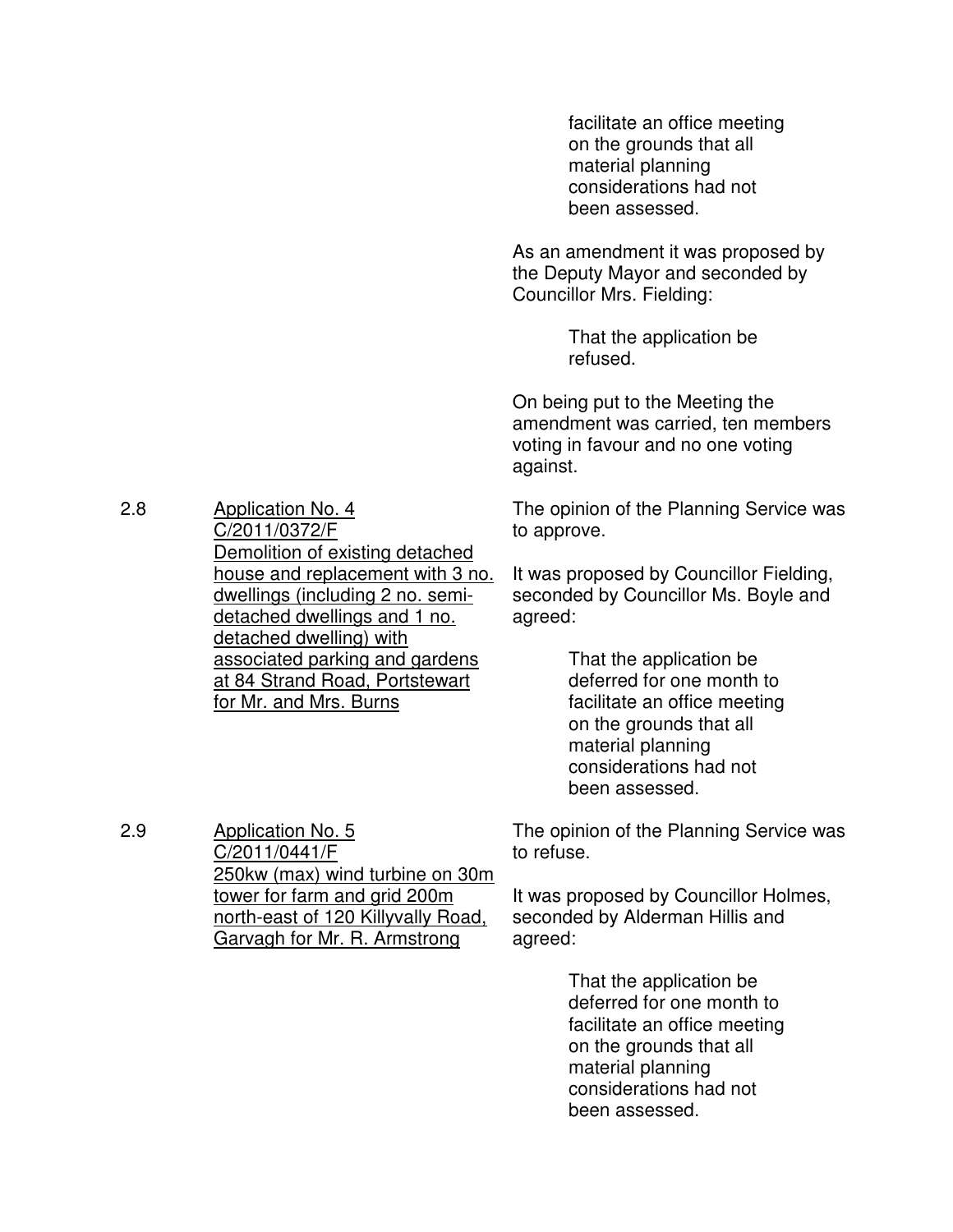2.10 Application No. 7 C/2011/0626/F Erection of 250kw wind turbine with 32.3m hub height and 32m blade diameter 520m north-west of 55 Ballyhome Road, Portrush for Ms. E. Linton

The opinion of the Planning Service was to refuse.

It was proposed by Councillor Fielding, seconded by Councillor Holmes and agreed:

> That the application be deferred for one month to facilitate an office meeting on the grounds that all material planning considerations had not been assessed.

The opinion of the Planning Service was to refuse.

It was proposed by Councillor McClarty, seconded by Councillor Holmes and agreed:

> That the application be deferred for one month to facilitate an office meeting on the grounds that all material planning considerations had not been assessed.

The opinion of the Planning Service was to refuse.

It was proposed by Councillor Fielding, seconded by Councillor Mrs. Loftus and agreed:

> That the application be deferred for one month to facilitate an office meeting on the grounds that all material planning considerations had not been assessed.

The opinion of the Planning Service was to refuse.

2.13 Application No. 14 C/2012/0223/F Proposed ancillary granny annex accommodation adjacent to 34 Sconce Road, Articlave for

It was proposed by Councillor Holmes, seconded by Councillor Fitzpatrick and

2.11 Application No. 10 C/2012/0154/F Erection of 250kw wind turbine with 32.3m hub height and 32m blade diameter (power to farm, surplus to the grid) 320m west of 38 Cranagh Road, Coleraine for Anne and Arthur Henderson

2.12 Application No. 11

C/2012/0161/O

Site for farm worker's dwelling of rural character 48m north-east of No. 56 Coolnasillagh Road, Garvagh for Mr. P. Mullan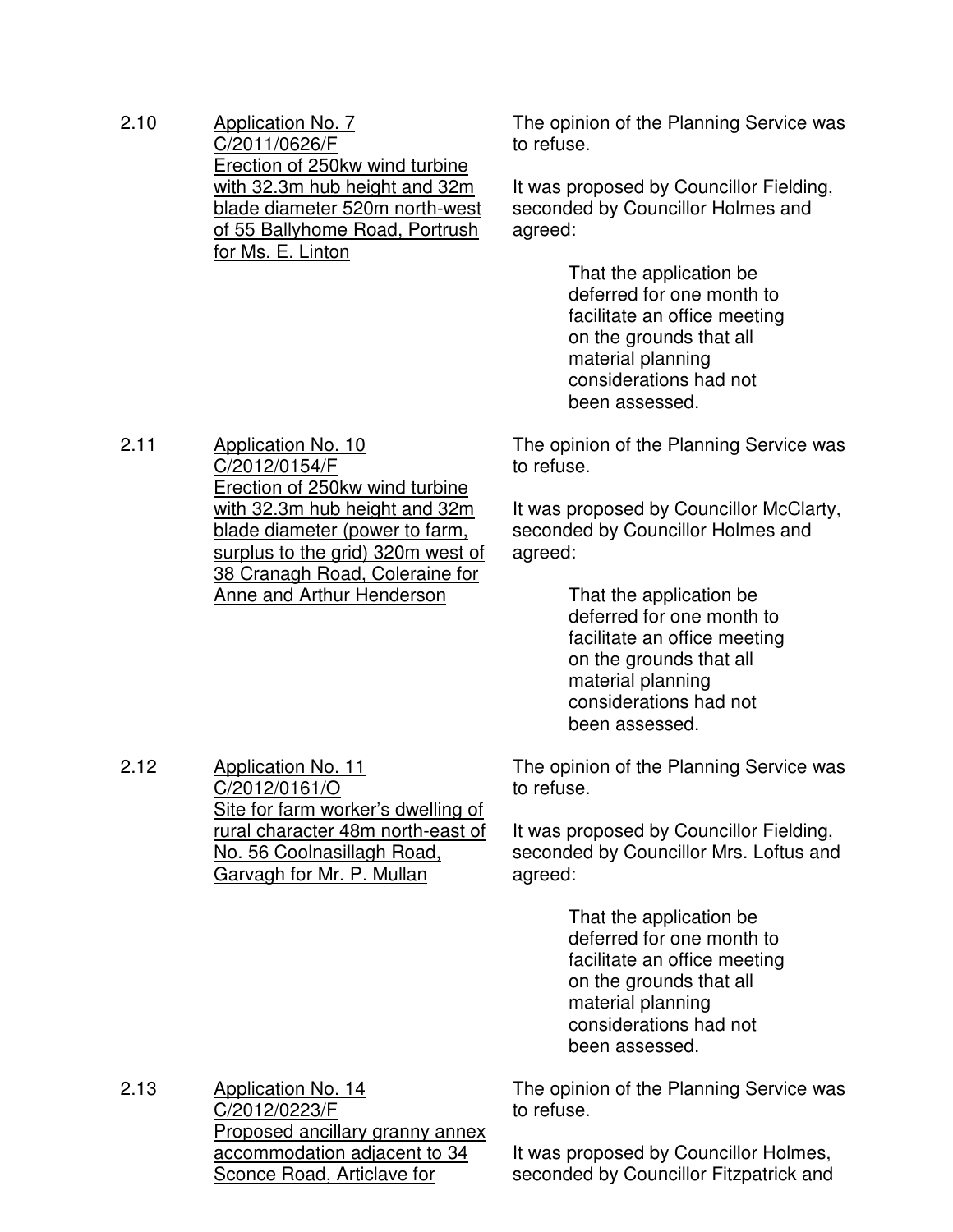#### Mr. K. Duggan agreed:

 That the application be deferred for one month to facilitate an office meeting on the grounds that all material planning considerations had not been assessed.

The opinion of the Planning Service was to refuse.

It was proposed by Councillor Mrs. Loftus, seconded by the Deputy Mayor and agreed:

> That the application be deferred for one month to facilitate an office meeting on the grounds that all material planning considerations had not been assessed.

The opinion of the Planning Service was to refuse.

It was proposed by Councillor McClarty and seconded by Councillor Fitzpatrick:

> That the application be deferred for one month to facilitate an office meeting on the grounds that all material planning considerations had not been assessed.

As an amendment it was proposed by Councillor Ms. Alexander and seconded by Councillor Archibald:

> That the application be refused.

On being put to the Meeting the amendment was lost, four members voting in favour and five members voting against.

2.14 Application No. 16 C/2012/0287/O Dwelling and garage on farm 100m south of 125 Carhill Road, Garvagh for Mr. J. O'Kane

2.15 Application No. 17 C/2012/0311/A 2 no. x 96 sheet replacement advertisement signs on the embankment opposite Nos. 3 – 9 Portstewart Road, Portrush for Northern Ireland Transport Holding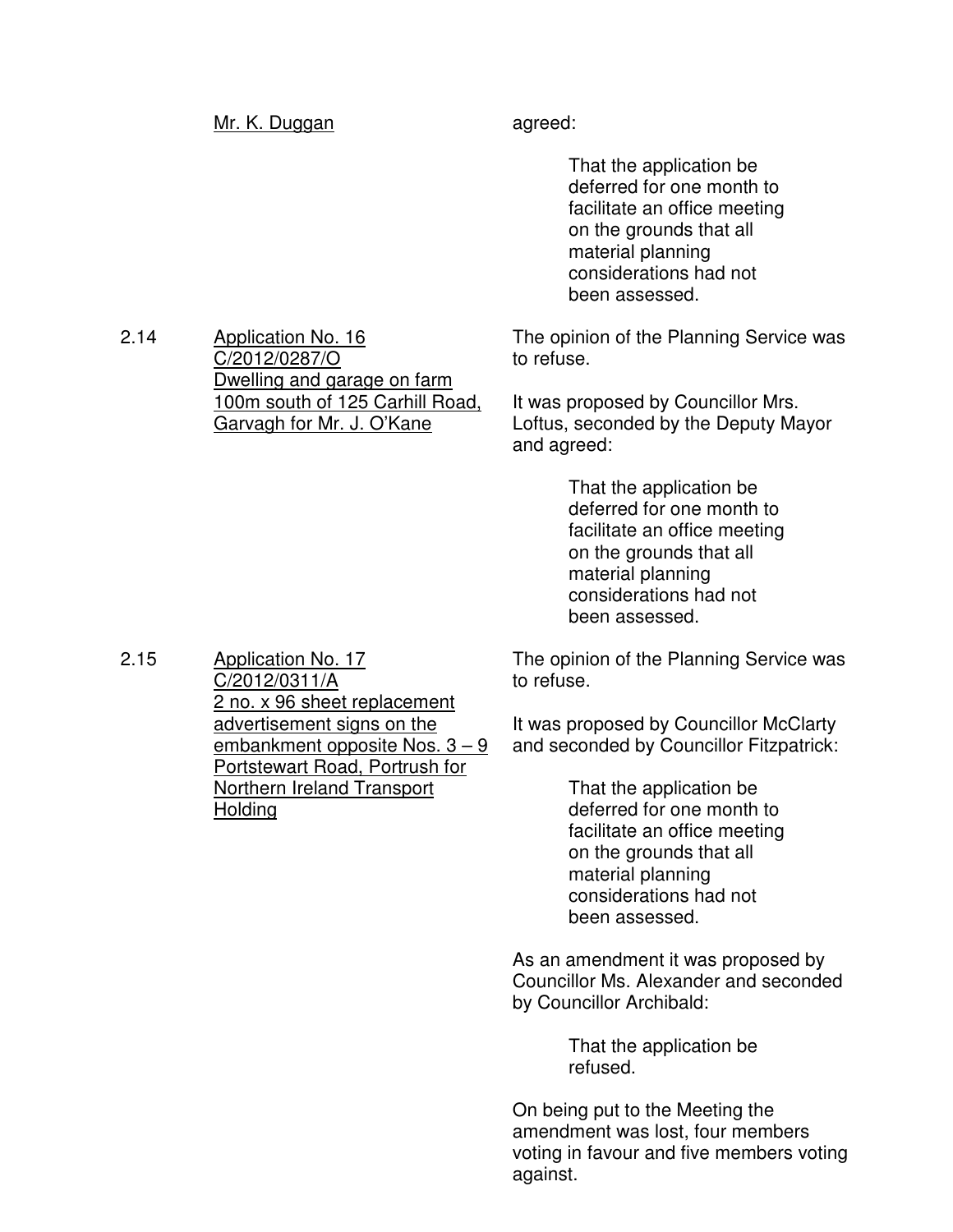It was agreed that an office meeting be held.

### **3.0 OFFICE MEETINGS**

It was noted that the Office Meetings would be held on Friday, 12<sup>th</sup> October, 2012.

### **4.0 GENERAL PLANNING ISSUES**

### **4.1 Craigvara Cottage, Portrush – Enforcement**

Mr. Wilson advised that a site inspection had been carried out and that only a number of cosmetic matters remained outstanding. He pointed out that the Department had requested the Northern Ireland Environment Agency to check compliance and that the situation would sill be monitored.

### **4.2 12/14 Seaview Drive, Portstewart – Electrical Sub-Station**

Mr. Wilson reported that the sub-station at this location had been constructed in September and that planning permission had not been required as the structure was classed as permitted development.

### **5.0 PLANNING APPEALS COMMISSION - ALLEGED UNAUTHORISED ERECTION OF FOUR UNITS OF ACCOMMODATION - 12 BALLYMACREA ROAD, PORTRUSH MR. NORMAN MENARY**

Consideration was given to the Enforcement Appeal Decision on the above application (previously supplied). Noted.

### **6.0 THE PLANNING (GENERAL DEVELOPMENT) (AMENDMENT) ORDER (NORTHERN IRELAND)**

 Members noted that the Department of the Environment had made a Statutory Rule entitled "The Planning (General Development) (Amendment) Order (Northern Ireland) 2012" (S.R. 2012 No. 329), which came into operation on  $19<sup>th</sup>$  September, 2012 (letter previously supplied).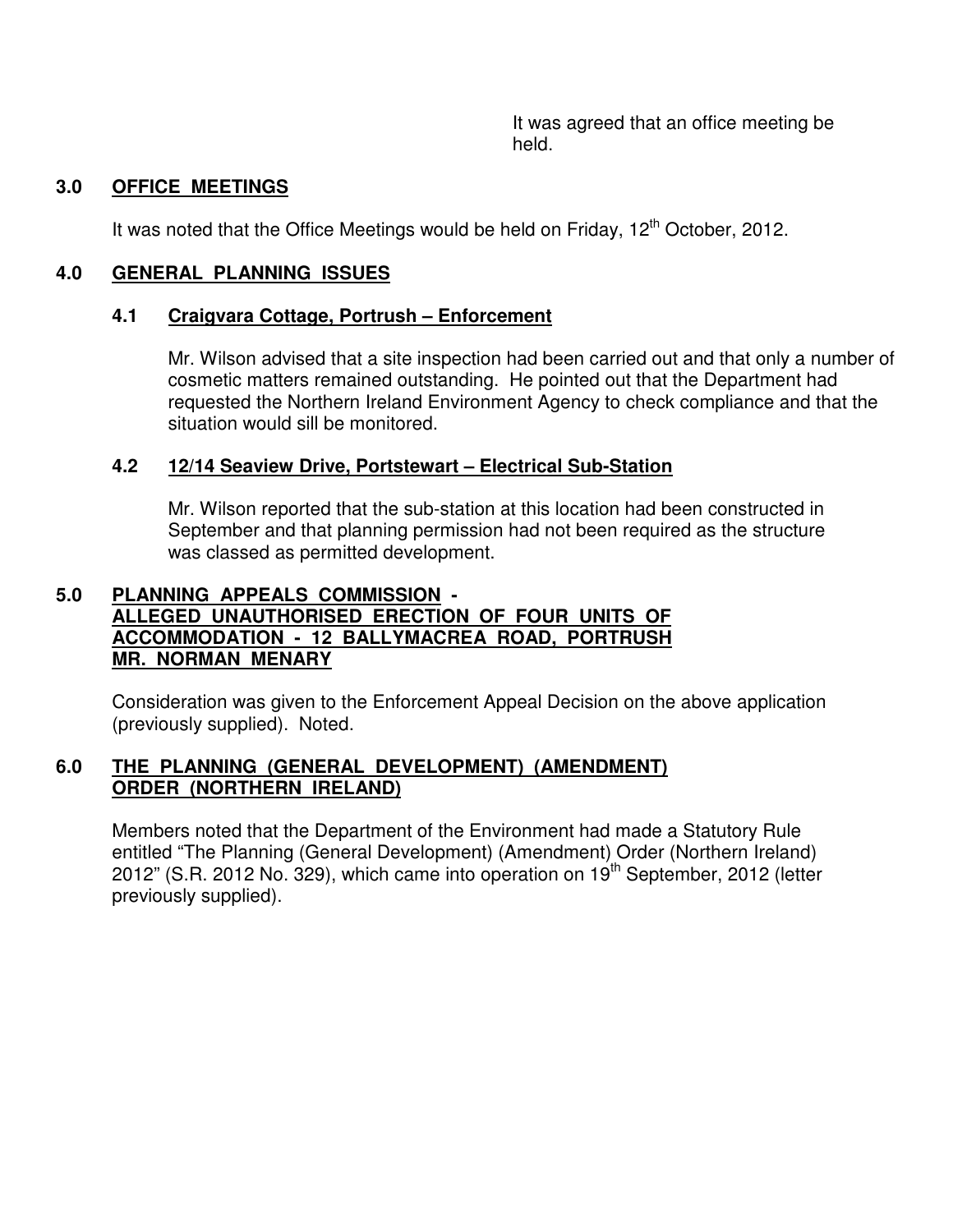## **POLICY AND DEVELOPMENT COMMITTEE**

#### **16 October 2012**

| <b>Present:</b>                   | Alderman N F Hillis in the Chair                                                                                                                                                                                                                                                                                                                                                               |                                                       |   |
|-----------------------------------|------------------------------------------------------------------------------------------------------------------------------------------------------------------------------------------------------------------------------------------------------------------------------------------------------------------------------------------------------------------------------------------------|-------------------------------------------------------|---|
|                                   | The Mayor, Councillor A S Cole (Items $1.0 - 5.0$ )                                                                                                                                                                                                                                                                                                                                            |                                                       |   |
|                                   | The Deputy Mayor, Alderman Mrs M Hickey                                                                                                                                                                                                                                                                                                                                                        |                                                       |   |
|                                   | <b>Aldermen</b>                                                                                                                                                                                                                                                                                                                                                                                |                                                       |   |
|                                   | <b>J</b> M Bradley<br>W T Creelman                                                                                                                                                                                                                                                                                                                                                             | W J McClure                                           |   |
|                                   | <b>Councillors</b>                                                                                                                                                                                                                                                                                                                                                                             |                                                       |   |
|                                   | C Archibald<br>D D Barbour<br>Y Boyle (Ms)                                                                                                                                                                                                                                                                                                                                                     | D Harding<br>W A King<br>(Items $1.0 - 6.2$ )         |   |
|                                   | (Items $1.0 - 6.2$ )<br>G Duddy<br>(Items $1.0 - 6.2$ )                                                                                                                                                                                                                                                                                                                                        | R A Loftus (Mrs)<br><b>W</b> McCandless<br>D McClarty |   |
|                                   | $E$ P Fielding (Mrs)<br>Fielding<br><b>B</b> Fitzpatrick                                                                                                                                                                                                                                                                                                                                       | (Items $1.0 - 6.2$ )<br>G L McLaughlin<br>A McQuillan | M |
| <b>Officers in</b><br>Attendance: | Town Clerk and Chief Executive, Corporate Director of<br>Leisure and Development, Head of Performance, Policy and Governance,<br>Head of Development Services, Acting Head of Finance, Tourism Manager<br>(Items $1.0 - 4.4$ ), Regeneration Manager, Transition Manager,<br>Neighbourhood Renewal Officer (Items $1.0 - 4.1$ ) and Business Support and<br><b>Administration Manager (CE)</b> |                                                       |   |
| <b>Apologies:</b>                 | <b>Councillors Ms Alexander and Holmes</b>                                                                                                                                                                                                                                                                                                                                                     |                                                       |   |

#### **1.0 IN COMMITTEE**

It was agreed to consider a number of items 'In Committee' at the end of the meeting.

### **2.0 LOCAL DEMOCRACY WEEK 2012 - 'ASKUS'**

The Chairman welcomed Mr Jim McCartney, Senior Youth Worker and Antoinette, Ryan and Patricia as representatives of North Eastern Education and Library Board (NEELB) Youth Clubs from across the Borough, who were in attendance to report on the outcome of the ASKUS Conference 2012.

The representatives reported that circa 90 people had attended the Conference, which had been a very successful event. They detailed the questions which had been debated on the themes of: jobs;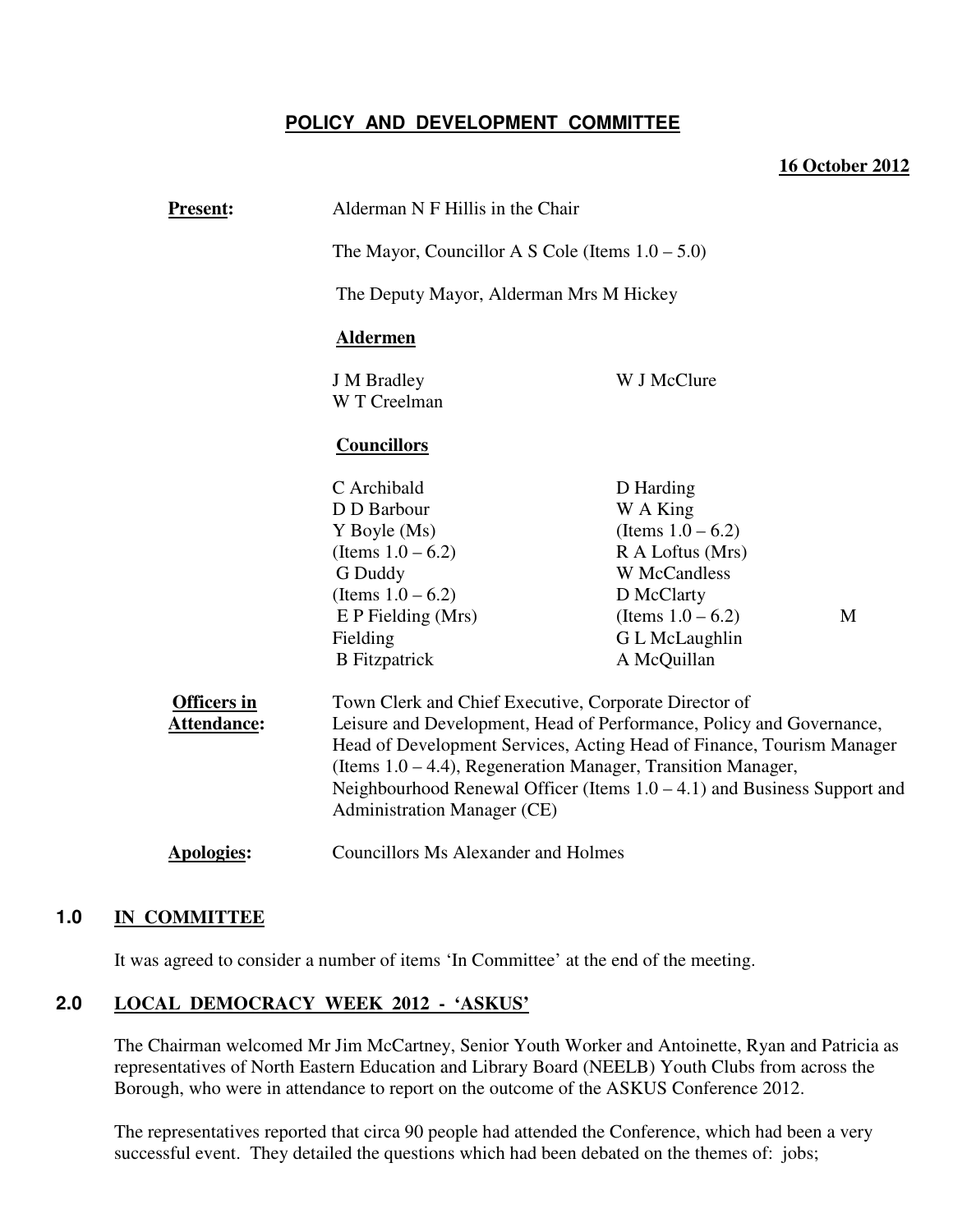sectarianism; young people and town centre; leisure facilities; and transport. A summary of the conclusions reached was then shared viz:

- o What youth have to say is important**.**
- o It is just as important to listen carefully.
- o It's fine to say you don't know or are unsure.
- o It's fine, and even helpful, to say you don't understand.
- o It's important to say what you believe.
- o It's okay to change your mind.

Following a period of discussion, Councillor Fitzpatrick invited the representatives to address members at a meeting of the Policing and Community Safety Partnership.

The Chairman thanked the representatives for their presentation, following which they withdrew from the meeting.

### **3.0 CHIEF EXECUTIVE'S REPORT**

Consideration was given to the Report of the Town Clerk and Chief Executive (previously supplied).

Matters arising:

#### **3.1 A26 Glarryford to A44 Drones Road Dualling**

Reported that the Chief Executives of Councils on the A26 corridor had discussed the proposed A26 dualling project with a view to the Councils submitting a collective response to the Minister and the Public Inquiry.

#### **Recommended:**

- That Council reaffirms its support to the dualling of the A26 (Glarryford to Drones Road).
- **That Council joins with the other Councils in making a submission to the Public Inquiry and** bears a share of the costs involved.

The submission would be presented to the October meeting of Council.

#### **3.2 Review of Local Government Staff Commission – Consultation**

Consideration was given to a draft response (previously supplied) to the Department of Regional Development's consultation document on the review of the role and effectiveness of the Staff Commission.

Reference was made to the merits of quangos and the timing of the Staff Commission review in the light of the upcoming Review of Public Administration.

#### **Recommended:**

On the proposal of Councillor McClarty and seconded by Councillor Fitzpatrick,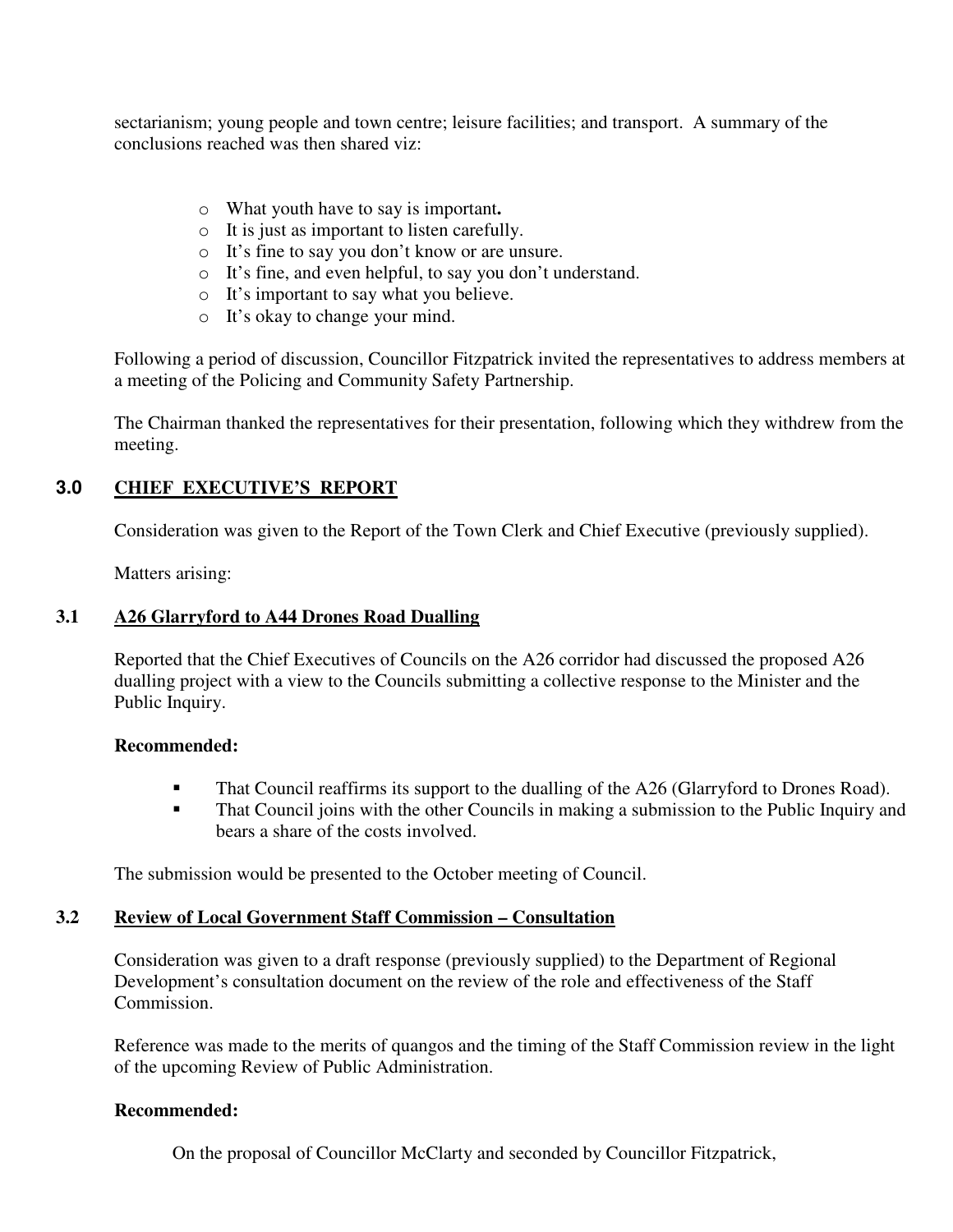that Council approves the draft response.

#### **3.3 Remembrance Day Representation**

It was noted that the main Council ceremony for Remembrance Day would be in Garvagh on Sunday 11 November 2012 where The Mayor would be in attendance.

 On a request for nominees to represent Council at ceremonies outside Garvagh, the following nominations were agreed:

| Coleraine   | The Deputy Mayor              |
|-------------|-------------------------------|
| Portrush    | Alderman Hillis               |
| Portstewart | <b>Councillor Fitzpatrick</b> |
| Kilrea      | <b>Councillor Holmes</b>      |
| Aghadowey   | Councillor McQuillan          |
| Castlerock  | Councillor King               |
|             |                               |

#### 3.3.1 Coleraine Free Presbyterian Church – Service of Remembrance

An invitation had been extended to members by Coleraine Free Presbyterian Church to attend a Service of Remembrance on 11 November 2012 at 6.30pm and to participate in a wreath laying ceremony on the evening.

It was proposed by Councillor Mrs Fielding and seconded by Councillor King:

That the Mayor lay a wreath at the ceremony.

#### **Recommended:**

That members respond to the invitation and that the Mayor lay the wreath.

#### **3.4 FREEDOM OF INFORMATION REQUESTS**

 Members noted information on this topic, as contained in the report. In response to members' requests the Town Clerk and Chief Executive would arrange for a summary of FOI questions / answers to be provided to members.

#### **3.5 REVIEW OF PUBLIC ADMINISTRATION**

 Committee viewed a presentation by the Town Clerk and Chief Executive on the current position and plans for future stages of the Review of Public Administration (RPA).

 Members' questions on the presentation were answered by the Town Clerk and Chief Executive and comments were noted.

 Members also noted the implementation of vacancy controls for certain posts with effect from  $1<sup>st</sup>$  November, 2012.

#### **3.6 For Information**

Committee noted information on the following topics, as contained in the report: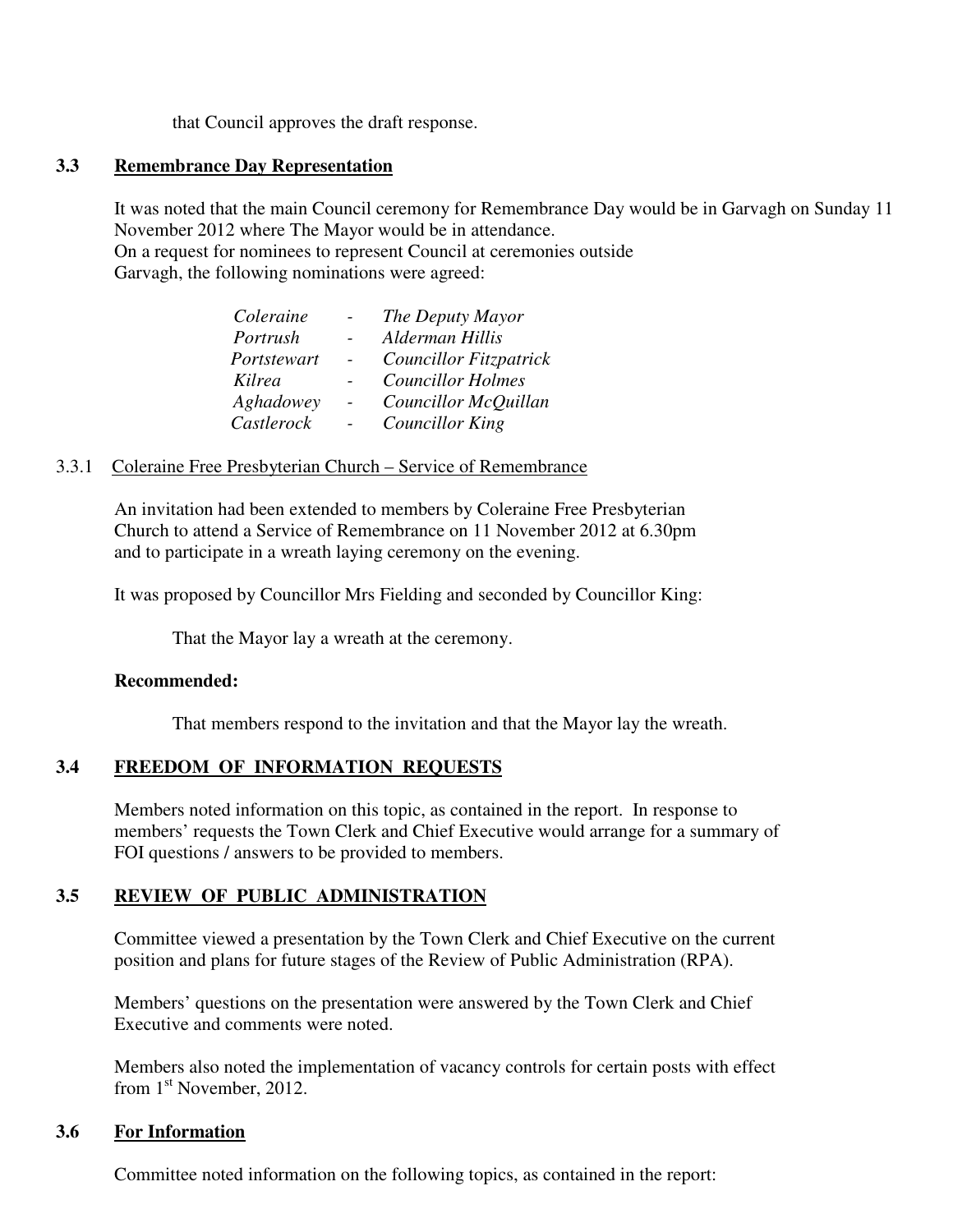- Finance
- Internal Audit
- Forecast of Key Council Events for mid-October 30 November 2012

### **4.0 DEVELOPMENT SERVICES' REPORT**

 Consideration was given to the Report of the Head of Development Services (previously supplied). Matters arising:

# **4.1 Neighbourhood Renewal Projects**

 Reported that Letters of Offer had now been received from the Department for Social Development (DSD) in respect of the Millburn MUGA and Ballysally Play Park projects. It was noted that acceptance of the Contracts for Funding was required within 4 weeks from the date of issue of 4 October 2012.

### **Recommended:**

That Council accepts the Letters of Offer from DSD for:

- i) £108,023.26 contribution towards Millburn MUGA.
- ii) £181,304.34 contribution towards Ballysally Play Park.

Officers were thanked for their work in achieving funding for these projects.

### **4.2 DSD Urban Regeneration and Community Development Strategic Framework Consultation Document**

Consideration was given to Council's draft response to this Consultation (previously supplied) and the draft response of the Neighbourhood Renewal Partnership Board (previously supplied).

### **Recommended:**

 That Council approves the draft response and endorses the response of the Neighbourhood Renewal Partnership.

### **4.3 Removal of Public Payphone at Ramsey Park, Macosquin**

BT had written to Council advising their intention to remove the public payphone located at Ramsey Park, Macosquin and inviting Council's written comments.

In response to a number of questions from members the Head of Development Services would check the extent of consultation undertaken by BT and report back to Council.

### **4.4 Funding Applications for Whiterocks Amenity Area, Portballintrae Environment Improvements and Castlerock Promenade**

Consideration was given to a report on the rural environmental improvement schemes (circulated).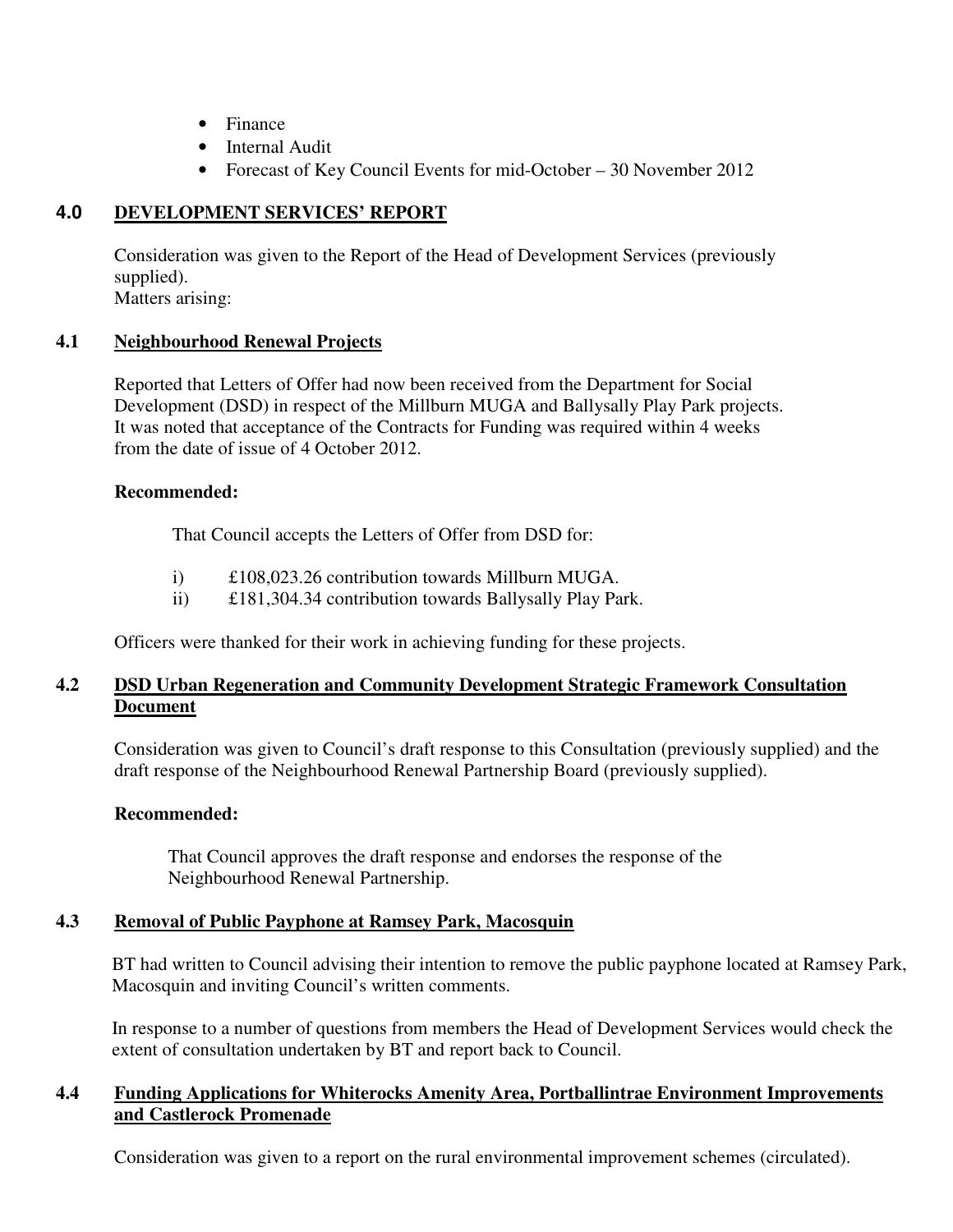The highly competitive nature of the North East Region Rural Development Partnership (NERRDP) fund for strategic projects was highlighted, along with the fact that it was well oversubscribed. In consequence, NERRDP had asked Councils to prioritise the elements within the projects submitted.

#### **Recommended:**

On the proposal of Councillor King and seconded by Councillor Fitzpatrick, that Council accepts the recommendation and prioritises the projects submitted for NERRDP funding viz:

- i) Whiterocks and Castlerock EI schemes
- ii) Beach access EI from the harbour to the west bay at Portballintrae.

### **4.5 North East Partnership – INTERREG V Position Paper**

Consideration was given to information on this topic, as contained in the report, along with the position paper on the proposed role of the Local Authority Led Cross Border Groups in the INTERREG V Programme (previously supplied).

#### **Recommended:**

That Council endorses the position paper on INTERREG V models for delivery.

 It was noted that a document looking at themes within the consultation report would be brought to Council in November.

#### **4.6 For Information**

Members noted information on the following topics, as contained in the report:

- European Territorial Cooperation 2014 2020
- Coleraine Policing and Community Safety Partnership
- Good Relations Plan Polish Awareness Training 21 November 2012
- Back to Work Event 16 November 2012
- North East Peace III Leadership in a Shared Society Project

### **5.0 CORRESPONDENCE**

The following correspondence was noted for information (previously supplied):

- i) Boundary Commission for Northern Ireland letter regarding the Sixth Periodical Review of Parliamentary Constituencies Publication of Revised Proposals Report.
- ii) Prison Officers' Association (NI) letter and submission regarding the Outline Estates Strategy of the Northern Ireland Prison Service.
- iii) Invest Northern Ireland letter regarding Invest NI Policy and Programme Screenings.